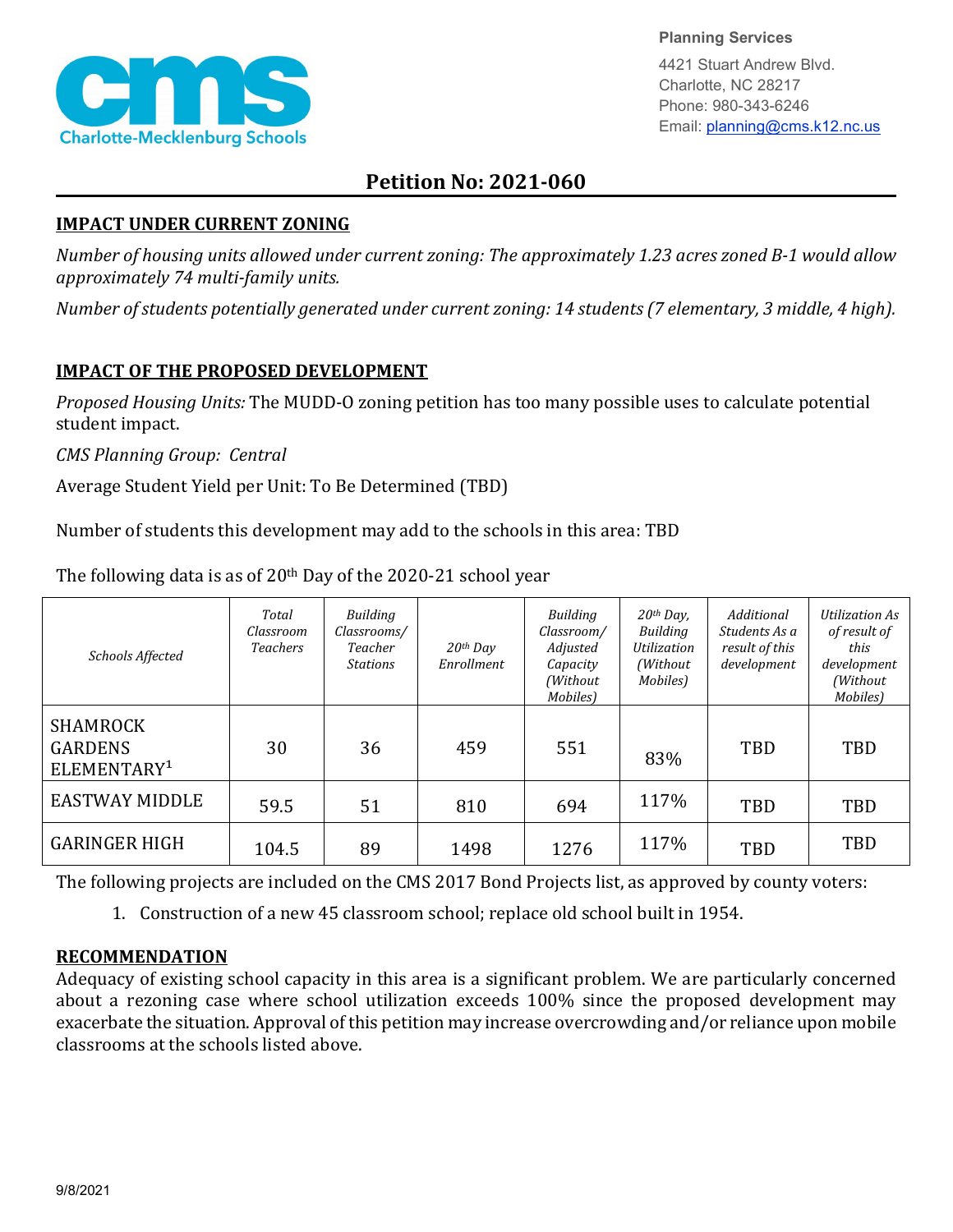



4421 Stuart Andrew Blvd. Charlotte, NC 28217 Phone: 980-343-6246 Email: planning@cms.k12.nc.us

Applicants are encouraged to contact us in advance of their project submittals to inform CMS of their prospective impacts and discuss mitigation alternatives.

In the Central Planning Group, the projected student impact from approved rezonings from May 2018 to April 2021 is 851 students.

| <b>Planning</b> | <b>Petition</b> | Projected       | <b>Petitioner</b>                             | <b>Approval</b> |
|-----------------|-----------------|-----------------|-----------------------------------------------|-----------------|
| Group           |                 | <b>Students</b> |                                               | <b>Date</b>     |
| Central         | 2017-183        | 1               | Hopper Communities, Inc.                      | 2018-05-21      |
| Central         | 2018-008        | 3               | The Drakeford Company; Saussy Burbank, LLC    | 2018-05-21      |
| Central         | 2018-016        | $\mathbf{1}$    | Michael Loeb                                  | 2018-06-18      |
| Central         | 2018-018        | $\overline{2}$  | Unique Southern Estates, LLC                  | 2018-06-18      |
| Central         | 2017-203        | 20              | South End West Syndicate, LLC                 | 2018-07-16      |
| Central         | 2018-036        | 1               | No Fear Investments, LLC                      | 2018-07-16      |
| Central         | 2018-057        | 5               | <b>Shea Homes</b>                             | 2018-09-24      |
| Central         | 2018-060        | 3               | Eid Refaey                                    | 2018-09-24      |
| Central         | 2018-023        | $\mathbf{1}$    | Jason Idilbi                                  | 2018-10-15      |
| Central         | 2017-168        | $\mathbf{1}$    | J.S. & Son's Construction Company, LLC        | 2018-11-19      |
| Central         | 2018-099        | 6               | <b>Shea Homes</b>                             | 2018-12-17      |
| Central         | 2018-112        | $\mathbf{1}$    | Michael Loeb                                  | 2018-12-17      |
| Central         | 2018-111        | 9               | David Weekley Homes                           | 2019-01-22      |
| Central         | 2018-135        | $\overline{4}$  | <b>Woodlawn Station Holdings LLC</b>          | 2019-03-18      |
| Central         | 2018-097        | $\overline{4}$  | <b>Stamatis Tsilimos</b>                      | 2019-04-15      |
| Central         | 2018-149        | 20              | West End Investments, LLC                     | 2019-04-15      |
| Central         | 2018-137        | $\mathbf 1$     | Lakewood Apartments LLC                       | 2019-05-20      |
| Central         | 2019-005        | 9               | <b>Ardent Acquisitions LLC</b>                | 2019-07-15      |
| Central         | 2018-163        | 9               | <b>Suncap Property Group LLC</b>              | 2019-09-16      |
| Central         | 2019-008        | $\overline{4}$  | CoHab LLC                                     | 2019-09-16      |
| Central         | 2019-053        | 5               | <b>Hopper Communities</b>                     | 2019-09-16      |
| Central         | 2019-058        | 17              | Housing Authority of the City of Charlotte NC | 2019-09-16      |
| Central         | 2019-076        | $\overline{4}$  | <b>Hopper Communities</b>                     | 2019-10-21      |
| Central         | 2018-150        | 30              | TDC Greenville, LLC                           | 2019-12-16      |
| Central         | 2019-098        | $\overline{2}$  | Flagship Healthcare                           | 2019-12-22      |
| Central         | 2019-112        | $\mathbf{1}$    | Mark Heisig                                   | 2019-12-25      |
| Central         | 2019-069        | $\overline{7}$  | Harrison Tucker- CoHab, LLC                   | 2020-01-21      |
| Central         | 2019-080        | 11              | Seahawk Partner Holdings, LLC                 | 2020-01-21      |
| Central         | 2019-092        | 38              | Carolina Development Group NC, LLC            | 2020-01-21      |
| Central         | 2019-124        | 9               | Gvest Capital, LLC                            | 2020-01-21      |
| Central         | 2019-069        | $\overline{7}$  | Harrison Tucker- CoHab, LLC                   | 2020-02-17      |
| Central         | 2019-080        | 11              | Seahawk Partner Holdings, LLC                 | 2020-02-17      |
| Central         | 2019-138        | $\overline{2}$  | Roma Homes                                    | 2020-02-17      |
| Central         | 2019-159        | TBD             | Ed Zepsa                                      | 2020-03-16      |
| Central         | 2019-165        | TBD             | <b>Wood Partners</b>                          | 2020-03-16      |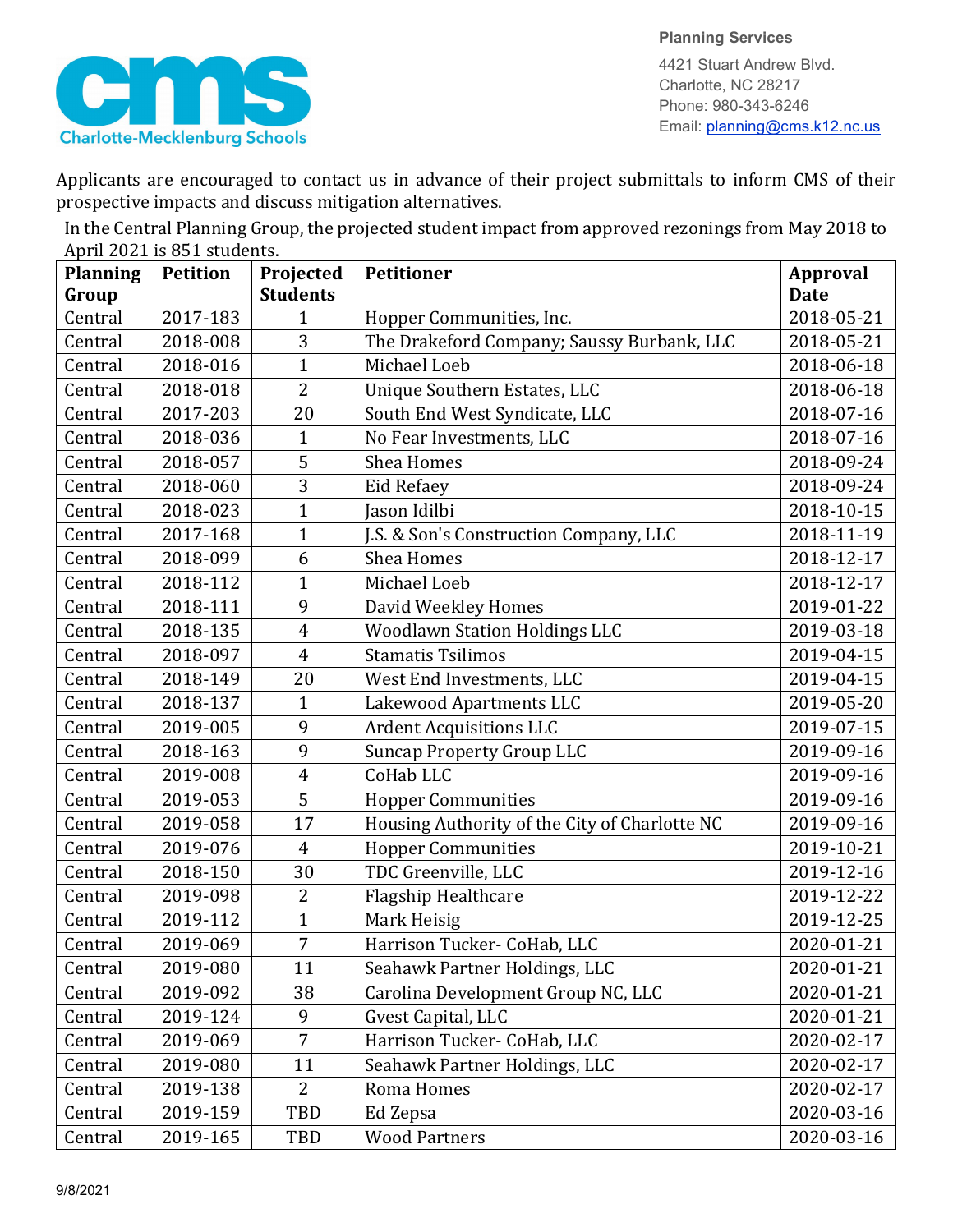

4421 Stuart Andrew Blvd. Charlotte, NC 28217 Phone: 980-343-6246 Email: planning@cms.k12.nc.us

| Central | 2019-126 | $\overline{2}$   | <b>Harrison Tucker</b>                       | 2020-05-18 |
|---------|----------|------------------|----------------------------------------------|------------|
| Central | 2019-156 | $\overline{2}$   | Parkwood Plaza, LLC                          | 2020-05-18 |
| Central | 2019-178 | 11               | <b>DRB</b> Group                             | 2020-05-18 |
| Central | 2020-036 | $\mathbf{1}$     | Charlotte Planning, Design & Development     | 2020-05-18 |
| Central | 2019-114 | 111              | The Charlotte Mecklenburg Hospital Authority | 2020-06-15 |
| Central | 2020-003 | $\boldsymbol{0}$ | <b>Fairview Builders</b>                     | 2020-06-15 |
| Central | 2020-029 | TBD              | JACO Acquisition                             | 2020-06-15 |
| Central | 2019-146 | $\boldsymbol{0}$ | ALB Architecture, PA                         | 2020-07-20 |
| Central | 2020-002 | $\mathbf{0}$     | The Drakeford Company                        | 2020-07-20 |
| Central | 2020-004 | TBD              | <b>Boulevard Real Estate</b>                 | 2020-07-20 |
| Central | 2020-006 | <b>TBD</b>       | JFW Realty, Inc & 501 Associates, LLC        | 2020-07-20 |
| Central | 2020-016 | TBD              | Nolan Elanz                                  | 2020-07-20 |
| Central | 2020-018 | 2                | <b>Hopper Communities</b>                    | 2020-07-20 |
| Central | 2020-040 | $\overline{2}$   | <b>Alenky Signature Homes</b>                | 2020-07-20 |
| Central | 2020-050 | 23               | Charlotte-Mecklenburg Housing Partnership    | 2020-07-20 |
| Central | 2019-111 | TBD              | Hive Fitness, LLC                            | 2020-09-21 |
| Central | 2020-005 | $\overline{2}$   | Ronald Staley, Jr. of Verde Homes, LLC       | 2020-09-21 |
| Central | 2020-017 | 32               | <b>Aspen Heights Partners</b>                | 2020-09-21 |
| Central | 2020-022 | TBD              | <b>Boulevard Real Estate</b>                 | 2020-09-21 |
| Central | 2020-034 | 44               | Jefferson Apartment Group                    | 2020-09-21 |
| Central | 2020-039 | $\mathbf{1}$     | Hinshaw Properties, LLC                      | 2020-09-21 |
| Central | 2020-054 | $\overline{7}$   | <b>TriPointe Homes</b>                       | 2020-09-21 |
| Central | 2020-061 | TBD              | White Point Partners, LLC                    | 2020-09-21 |
| Central | 2020-070 | 30               | Elmington Capital Group                      | 2020-09-21 |
| Central | 2019-167 | 20               | Grubb Management, LLC                        | 2020-10-19 |
| Central | 2020-059 | 70               | Hanover R.S. Limited Partnership             | 2020-10-19 |
| Central | 2020-067 | 2                | Terranova Group, LLC                         | 2020-10-19 |
| Central | 2020-072 | $\overline{2}$   | Freemore, LLC                                | 2020-10-19 |
| Central | 2020-089 | $\overline{4}$   | Pulte Group, Inc.                            | 2020-11-16 |
| Central | 2020-093 | TBD              | Griffman Investments, LLC                    | 2020-11-16 |
| Central | 2020-098 | TBD              | AHI 3100, LLC                                | 2020-11-16 |
| Central | 2020-101 | TBD              | White Point Paces Partners, LLC              | 2020-11-16 |
| Central | 2020-013 | 9                | Boulevard Real Estate Advisors, LLC          | 2020-12-21 |
| Central | 2020-042 | TBD              | Boulevard Real Estate Advisors, LLC          | 2020-12-21 |
| Central | 2020-052 | 34               | Selwyn Property Group, Inc.                  | 2020-12-21 |
| Central | 2020-076 | $\overline{4}$   | Green Bird Properties, LLC                   | 2020-12-21 |
| Central | 2020-090 | TBD              | Remount, LLC                                 | 2020-12-21 |
| Central | 2020-113 | TBD              | Catalyst Capital                             | 2020-12-21 |
| Central | 2020-115 | TBD              | <b>Crosland Southeast</b>                    | 2020-12-21 |
| Central | 2020-124 | 4                | <b>Mission Properties</b>                    | 2020-12-21 |
| Central | 2020-105 | $\mathbf{1}$     | Matt Connolly- White Zombie, LLC             | 2021-01-19 |